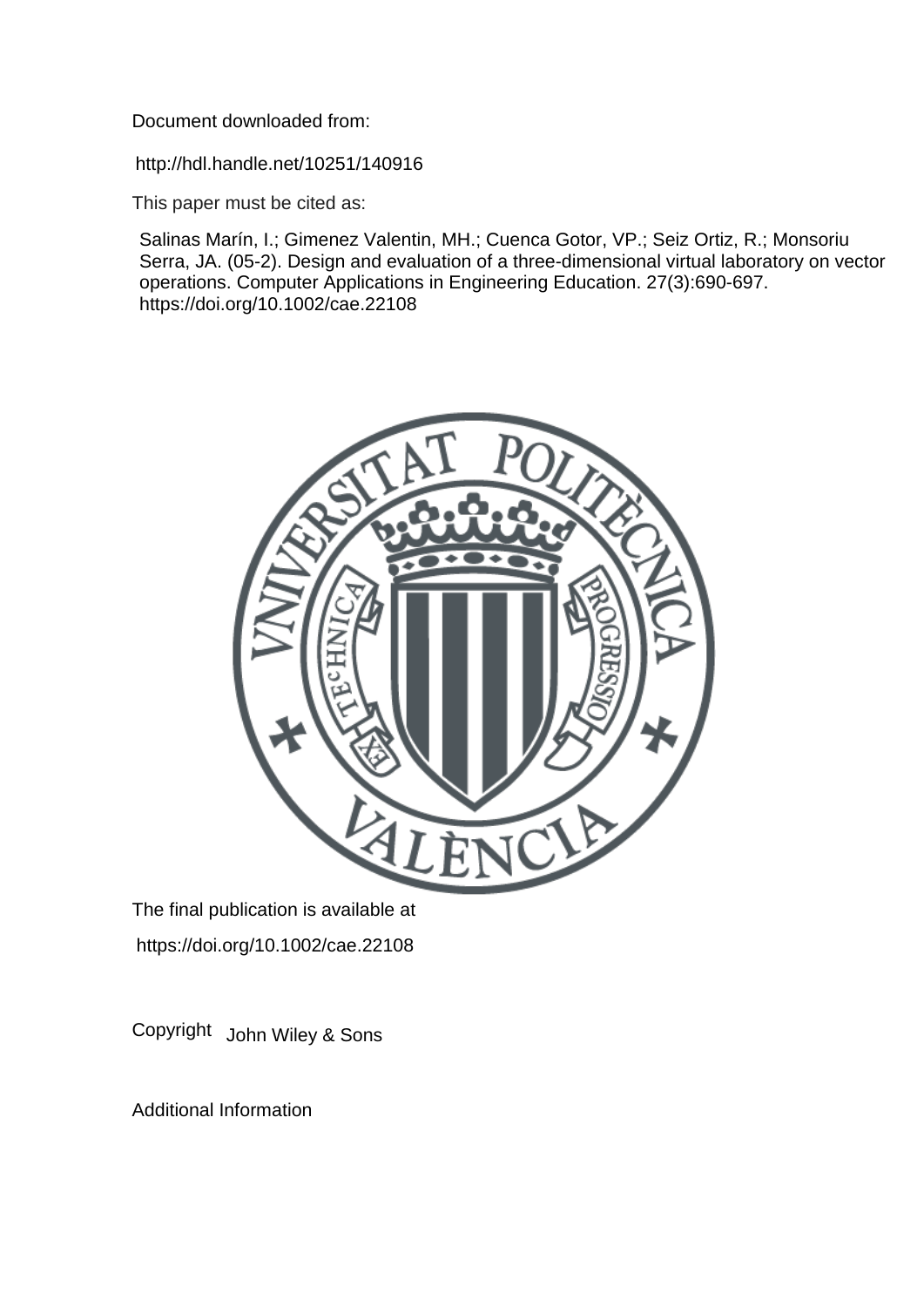# **Design and evaluation of a 3D virtual laboratory on vector operations**

Isabel Salinas<sup>1,\*</sup>, Marcos H. Giménez<sup>1</sup>, Vanessa P. Cuenca-Gotor<sup>2</sup>, Rafael Seiz-Ortiz<sup>3</sup>, and Juan A. Monsoriu<sup>1</sup>

1 *Centro de Tecnologías Físicas, Universitat Politècnica de València, 46022 València, Spain.* 2 *Instituto de Diseño para la Fabricación y Producción Automatizada, Universitat Politècnica de* 

*València, 46022 Valencia, Spain.*

3 *Departamento de Lingüística Aplicada,Universitat Politècnica de València, 46022 Valencia, Spain. \*E-mail: [isalinas@fis.upv.es](mailto:isalinas@fis.upv.es)*

**Abstract:** In Physics, many quantities are vectors, and their use requires typical operations such as addition, substraction, scalar multiplication, scalar product (dot product), vector product (cross product) and scalar triple product. This is a very basic topic in all General Physics courses for Engineering degrees. However, we have detected that some students lack a deep understanding of vector operations and their properties. In this work, we present a virtual laboratory (developed using the tool "Easy Java Simulations") for the study and understanding of these topics. The user can introduce the components of the input vectors and gets a 3D representation, which can be scaled and rotated for a better visualization. Any of the aforementioned operations can be selected, and the result is shown both numerically and graphically. The user can also modify any represented vector. In this way, the virtual lab provides a real time visualization of how the change affects the result. The possibility of limiting the changes to either magnitude or direction is also included. The efficiency of the virtual laboratory has been tested analyzing the results obtained in two groups of students (virtual laboratory vs. traditional resources). A satisfaction survey has been also carried out.

**Keywords**: virtual laboratory, Physics, Easy Java, vector analysis.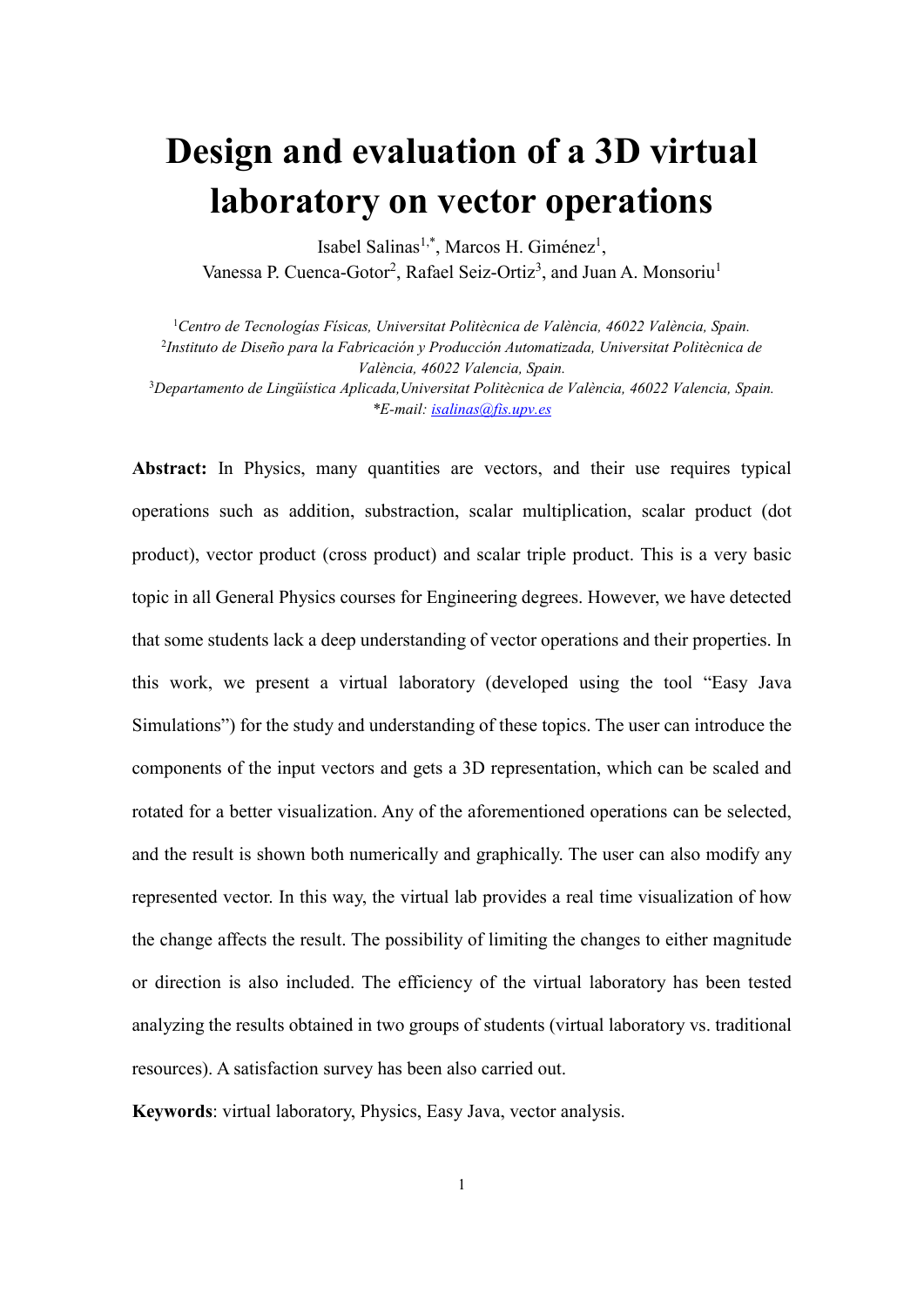## **1. Introduction**

In Mechanics-related topics taught in Physics subjects during the first years of Engineering degrees, students must acquire a series of fundamental concepts that may be hard to understand or difficult to master. Virtual Laboratories are among the most versatile tools for students to foster this kind of learning [1, 2]. Firstly, they place the focus on active learning, using tools with which learners nowadays are very familiar and which present significant advantages in education, such as interactivity and dynamic response scenarios [3]. Secondly, Virtual Laboratories are not necessarily restricted to the faster completion of a typical exercise, but can also enable the control of variables in a process and, therefore, contribute to the analysis of their influence, additionally showing the necessary representations (images, graphs, animations) to comprehend the underlying concepts and relations. In this way, they are a support tool for the development of crosscurricular competences, such as concept comprehension and integration, problem analysis and resolution and critical thinking, among others. In such a context, learning processes based on virtual laboratories have shown a series of advantages [4], although their pedagogical efficiency is determined by a thorough integration within the global teaching project [5].

In this work the design and evaluation of a new virtual laboratory is presented which is aimed at the study and comprehension of vector operations and their properties; such as, addition, subtraction, scalar multiplication, scalar product, vector product and mixed product [6]. These operations are involved in a large number of basic Physics relations. For example, the Newton's Second Law states that an addition of vectors (forces) is equal to a scalar multiplication (mass by acceleration); the work is defined as a scalar product (force by displacement); and the magnetic force is related to a vector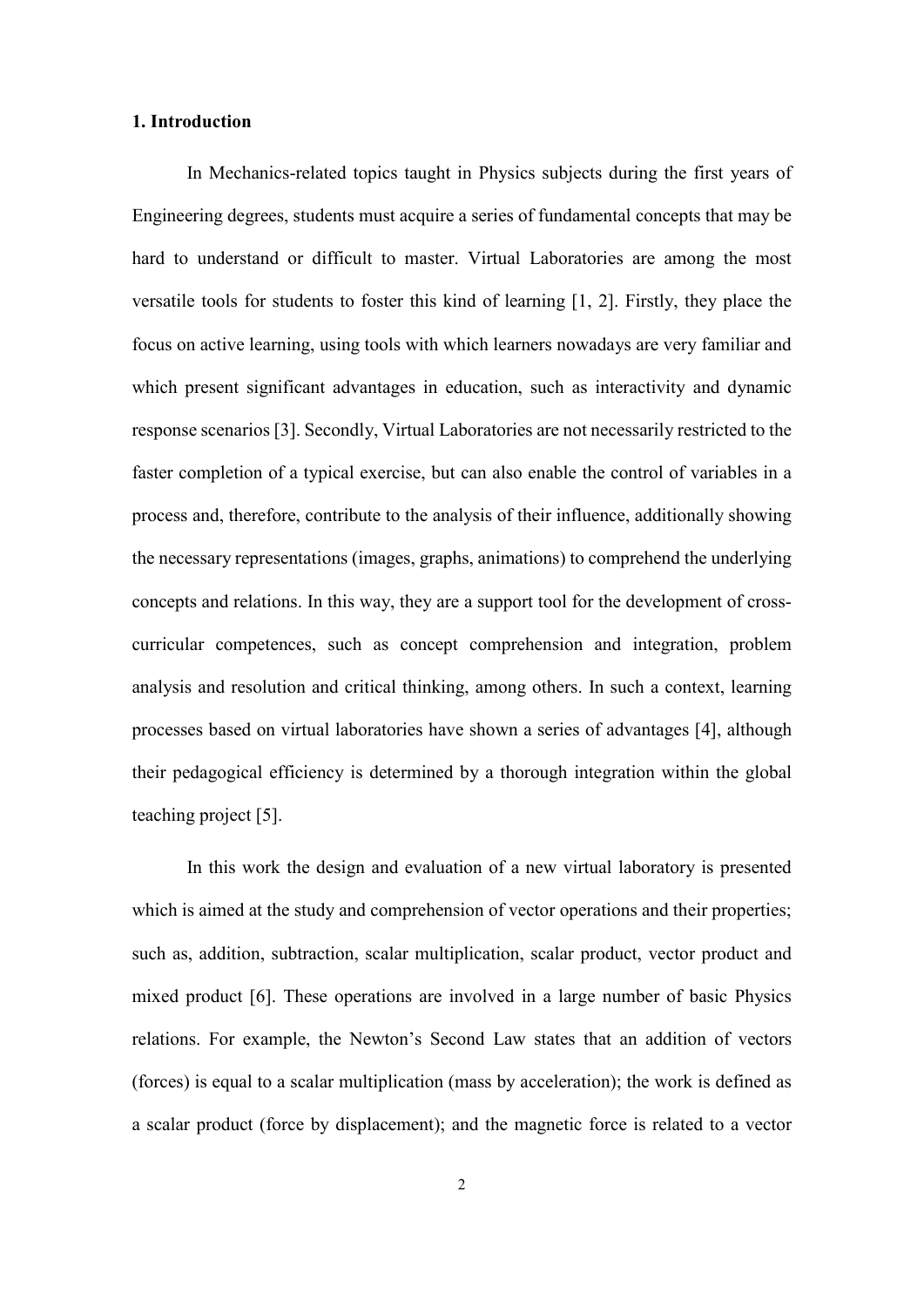product that involves the magnetic flux density [7]. Therefore, vector calculus is usually present at Physics book chapters (see Chapter 3 of Ref. [7]), and online classes [8].

The virtual laboratory developed here provides a real-time visualization of these operations and shows how changes in the involved parameters affect the final result. This virtual laboratory has been developed using the tool "Easy Java Simulations" (EJS) [9], based on Open Source Physics [10]. EJS is a free tool that allows the user to create interactive applets in Java or JavaScript (HTML5), mainly for learning or teaching purposes. The tool allows object-oriented programming, and therefore the lab is composed by a large number of functions. For example, the simple code that calculates the angle between two vectors is:

*aMagn=Math.sqrt(ax\*ax+ay\*ay+az\*az); bMagn=Math.sqrt(bx\*bx+by\*by+bz\*bz); angle=Math.acos((ax\*bx+ay\*by+az\*bz)/aMagn/bMagn);*

Since the virtual laboratory has been developed in three vehicular languages (English, Spanish and Valencian), this fact means yet another feature that makes it ideal to be used in educational contexts to implement the teaching approach known as CLIL (Content and Language Integrated Learning) [11]. This means the teaching of a specific content (vectors in our case) through a language different from the students' first language, and therefore provides the process with an interesting dual aim. This is obviously a remarkable added value of the learning tool, which makes it ideal to be used in bilingual and multilingual educational contexts.

For the evaluation of the laboratory, several surveys have been administered to students by means of the PoliformaT platform [\(https://poliformat.upv.es\)](https://poliformat.upv.es/), with the aim of knowing their opinion, as well as ascertaining the utility and clarity of the virtual laboratory, and to carry out a feedback process. The learning outcomes of two pilot groups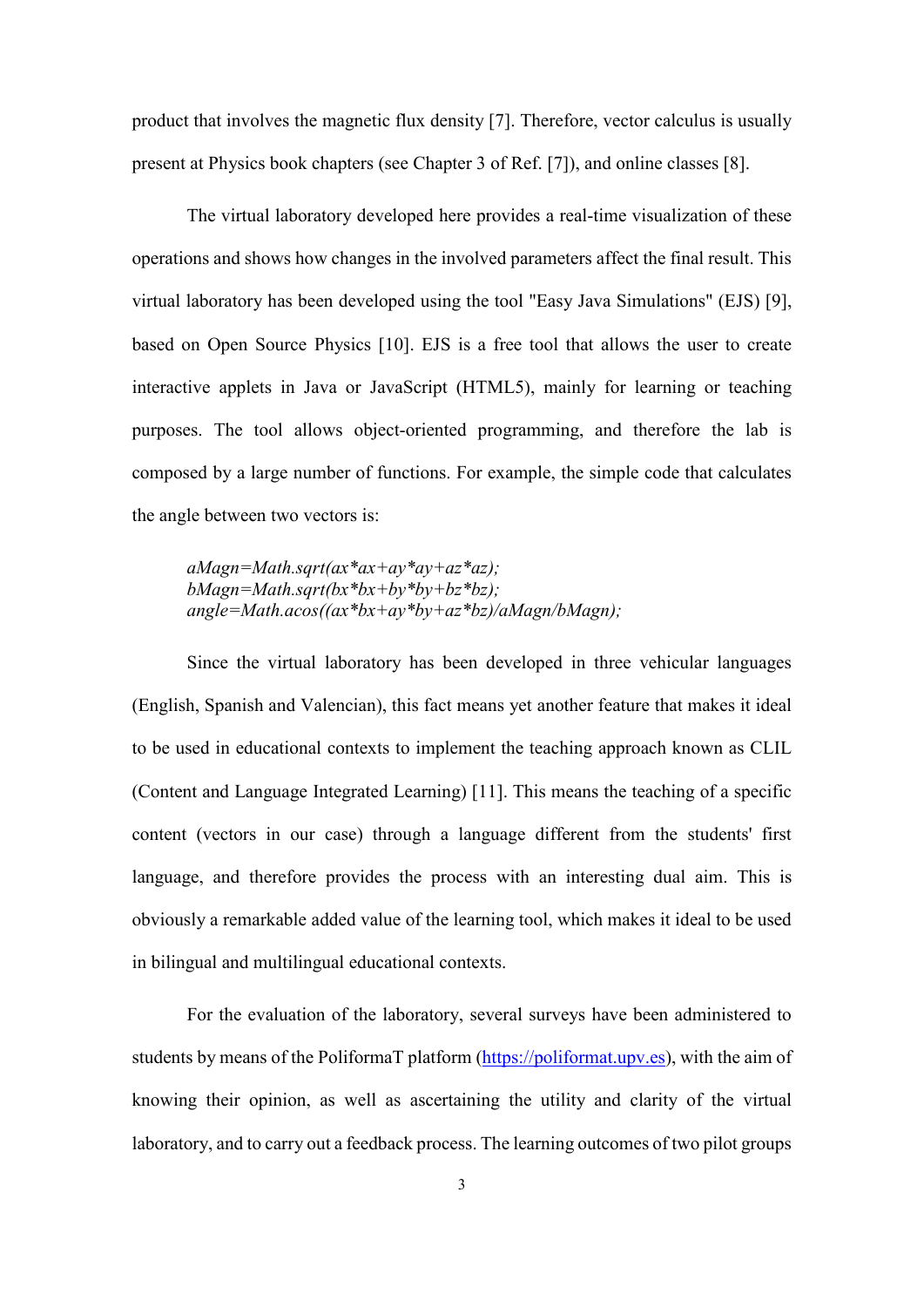of students have also been compared, one of them implementing the present virtual laboratory and the other one using a traditional teaching methodology.

With the objective of assessing the influence of the use of the vector virtual laboratory on students' learning, two control groups of learners were selected during the academic year 2017/18, belonging to the first year of two different degrees at the School of Design Engineering of the *Universitat Politècnica de València*, and two subjects whose programs include vectors as a topic. One group, studying the subject *Complements of Physics* [12] in the Mechanical Engineering Degree, was taught in a traditional way, whereas the virtual laboratory was used with the other group who were studying *Basic Physics for Engineering* [13] in the Electrical Engineering degree.

# **2. Development of the innovation**

The Vector Virtual Laboratory [6] allows the learner to introduce the components of three vectors and one scalar and to select one of the six available operations: addition, subtraction, scalar product (dot product), vector product (cross product) and scalar triple vector product, as well as scalar and vector multiplication). The vectors and the result of the operation (if the latter is a vector) are shown as a 3D representation in which the user may modify in an interactive way both the point of view and the scale. As an alternative to the manual introduction of vector components, the user may modify them by dragging the tip in the viewer. In this way, he or she can interactively observe how modifications affect the result of the selected operation. Dragging of the tip of the vector may be free, it may only affect its magnitude or it may simply change its orientation. Additionally, the user can make use of copy and paste buttons, in order to use, for instance, the result of an operation as the operand for another one. The laboratory also includes buttons for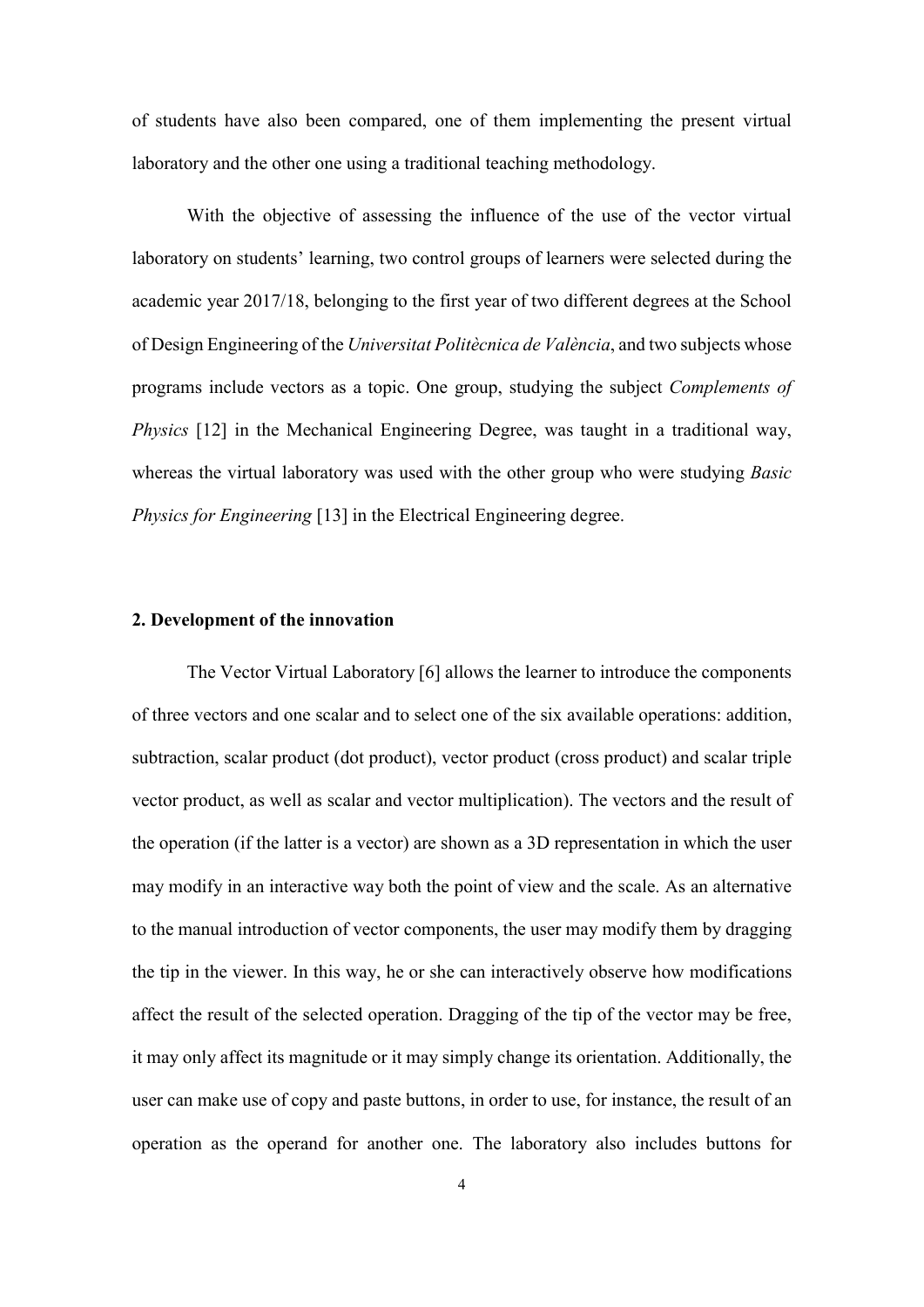visualizing different geometric properties of interest, such as: the angle between two vectors, the projection of a vector on the other, the parallelogram they form or the parallelepiped formed by three vectors.

Figure 1 shows a screenshot of the virtual laboratory. The viewer depicts a 3D representation of an orthonormal reference system, together with the additional elements and vectors. This representation is fully interactive, including the possibility of dragging with the mouse the tip of a vector in order to modify it. This can also be done with any other point so as to change the perspective point of view. The scale is controlled through the slider "Zoom", located in the "Display" panel. Since the mouse pointer moves in two dimensions, it is not possible to modify the three components of a vector simultaneously through dragging. As a consequence, only two of them may vary (and the ones that may vary depend on the perspective point of view). Nevertheless, it is possible to control any single component by clicking on the corresponding key. For example, if the tip of a vector is dragged while pressing key X, only that component changes.

The "Operands" panel (Figure 2a) allows the learner to introduce specific numerical values for the three components of any vector and it shows automatically the corresponding magnitude on the right. When writing on a numerical field, the background color is yellow. The INTRO key is used to validate the entry, and then the background becomes white. If the background color becomes red instead, that means the entry is not a valid number. One can also introduce the value of a scalar to use it in the operation of multiplication by a vector. It is worth pointing out that each vector has a color associated with it (blue, green, purple) which allows the vector to be quickly identified, both in the viewer and in the different panels. The "Operands" panel includes different control buttons. In addition to the copy and paste ones mentioned above, it has the block button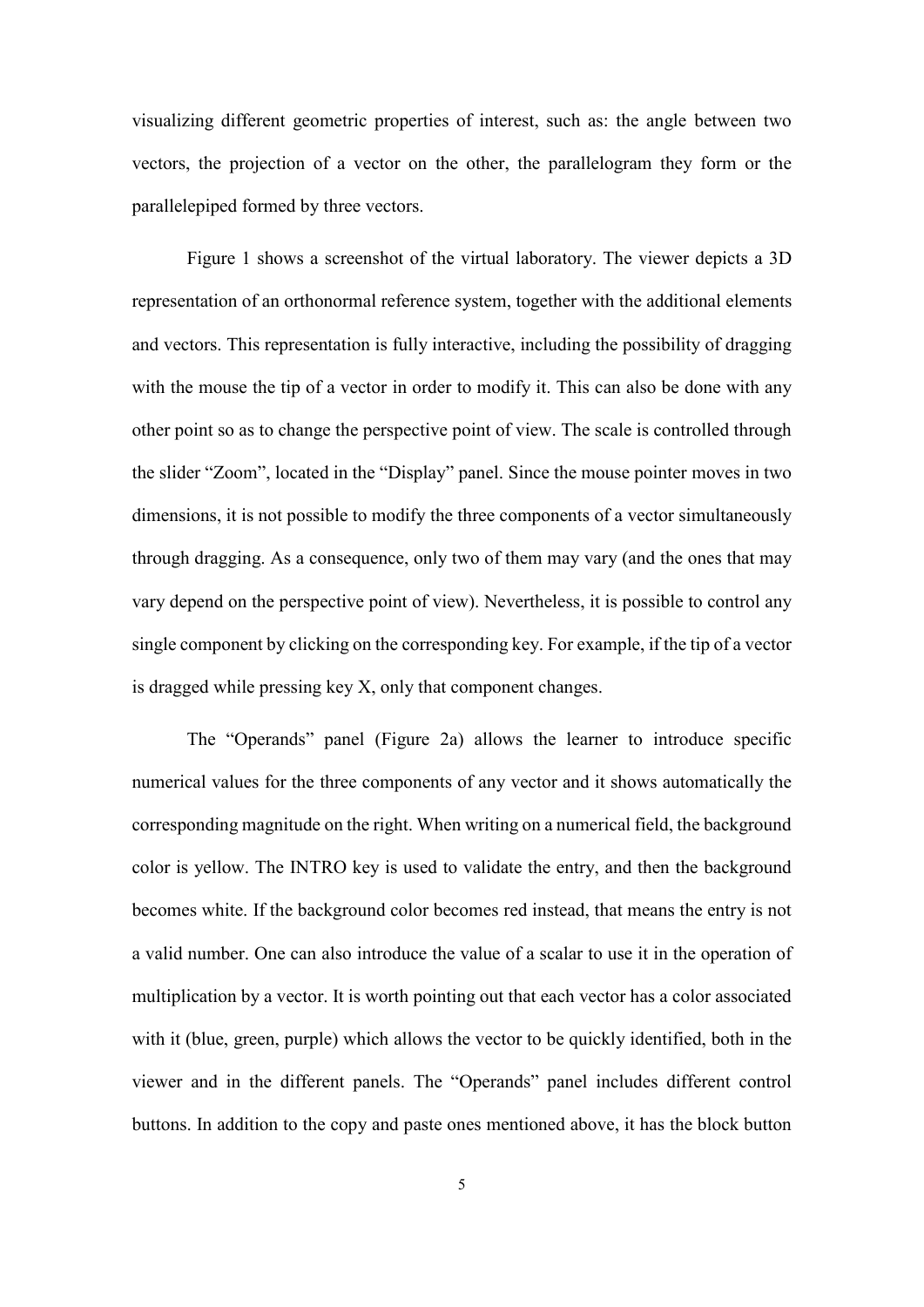(components cannot be modified, neither in the viewer nor in the panel sections) and the buttons used to transform into a unit vector.

The "Operation" panel (Figure 2b) is used to choose one of the six available operations. When the result is a scalar, its value is shown in the "Result" panel. If the result is a vector, the panel shows its components and magnitude, and it is also depicted in red in the viewer. For example, Figure 3 displays the result of different operations applied to the vectors  $(-1,2,2)$  and  $(2,3,1)$ . The "Interesting values" panel (Figure 2b) displays the values of four relevant geometric properties: the angle between two vectors, the projection of one vector on another one, the area of the parallelogram they form and the volume of the parallelepiped formed by three vectors. By using the corresponding open/close eye buttons, a given graphic representation may be enabled or disabled. For instance, Figure 4 shows the angle between vectors as well as the projection of one over the other, whereas Figure 5 represents the parallelogram formed by two vectors and the parallelepiped formed by three of them. The "Display" panel enables students to control different representation options. For example, the drop-down list "Addition/substraction" controls the way of graphically representing the corresponding operation (Figure 6), either by means of the parallelogram rule or as the successive application of operands.

# **3. Results**

#### **3.1. Evaluation method**

With the aim of assessing the influence of the use of the Vector Virtual Laboratory on students' actual learning outcomes, two control groups of students were selected during the 2017-18 academic year. Both groups belonged to the first year of two bachelor degrees from the School of Design Engineering (Universitat Politècnica de València,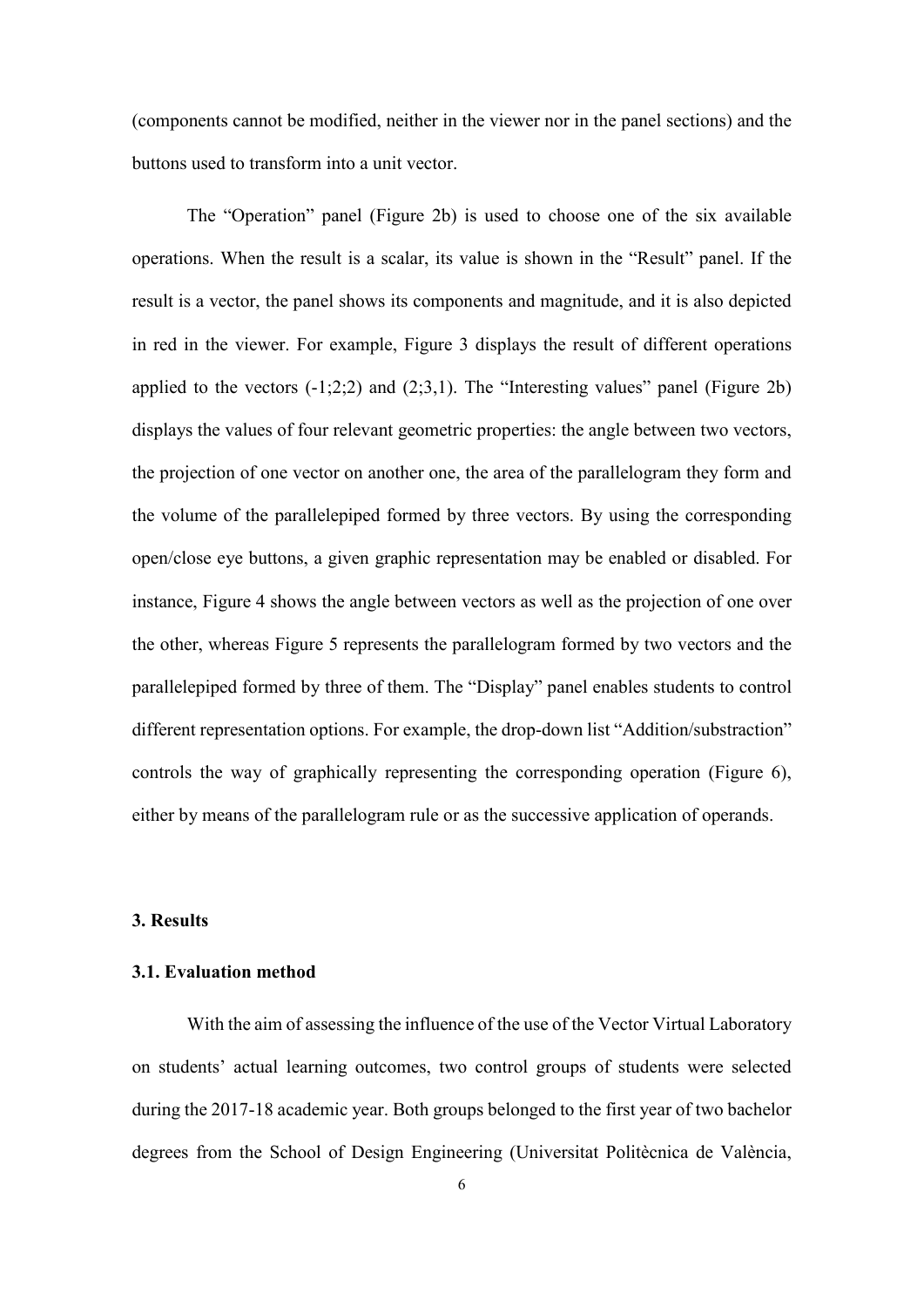Spain), and two subjects that included the topic Vectors within their syllabi. In the group doing the subject "Complements of Physics" [12] from the Mechanical Engineering degree, the topic Vectors was taught in a traditional way, whereas in the group doing the subject "Basic Physics for Engineering" [13] from the Electrical Engineering degree, the virtual laboratory was used.

To be able to analyse the effects of the use of the virtual laboratory on the academic performance of students, a series of tests, which were of the open-numericalresponse type, were conducted with the help of the exam tool within the institutional online platform known as "PoliformaT" which belongs to the Sakai project [https://sakaiproject.org.](https://sakaiproject.org/) In order to meet this objective, an initial exam was administered, prior to the teaching of the topic, to establish the students' initial knowledge level about the topic Vectors. Later on, once the topic was taught using any of the two methodologies, another exam was conducted using the same platform and testing method. Additionally, with the purpose of assessing the degree of satisfaction on the students' part with regard to the use of the virtual laboratory, an anonymous survey was conducted. This survey addressed seven questions and the responses were sorted around five levels: TDA (I totally disagree); DA (I disagree); IND (Indifferent); A (I agree); and TA (I totally agree).

#### **3.2. Academic performance test**

In the first place, when comparing the results from the tests conducted before teaching the topic, it was observed that the mean value of the scores was very similar in the two groups: in "Basic Physics for Engineering" with a mean of 5,4 and a standard deviation of 2,5, whereas in "Complements of Physiscs" the mean was 5,2 and the standard deviation was 2,9. As expected, the mean scores of the tests administered after the teaching of the topic were significantly higher in both groups. In "Basic Physics for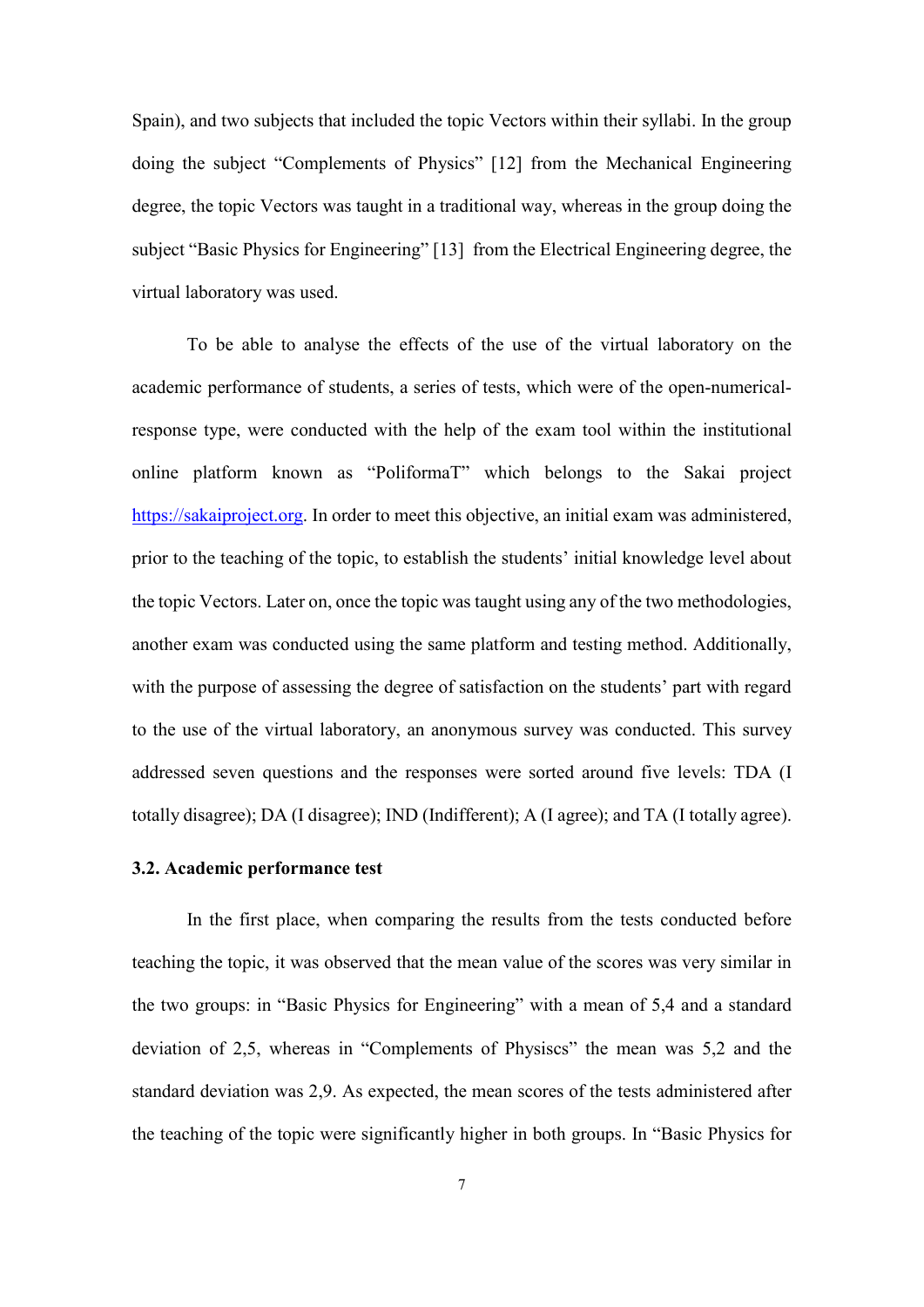Engineering", the new mean score was 9,1, with a standard deviation of 1,5; in "Complements of Physiscs", in turn, the new mean value was 8,3 and the standard deviation was 1,9. The graphs included in Figure 7 show that the test scores were in both cases clearly higher after teaching the topic, and they presented lesser dispersion. However, it can also be seen that in the group using the virtual laboratory a higher percentage of students obtained the highest score. In fact, the mean score of the students from the group using the virtual laboratory increased by 68%, compared with a 60% increase of the group following a traditional methodology.

Nevertheless, given that the normal development of the course did not permit test circumstances to be exactly the same for both groups, it can not be conclusively concluded that the improvement of results after teaching the topic was a direct consequence of the use of the virtual laboratory. For this reason, an opinion survey was conducted whose results are discussed in the next section.

#### **3.3. Opinion survey**

The opinion survey was administered, naturally, to the group of students that had used the virtual laboratory. Table 1 shows the questions and answers obtained from a sample of 30 students. The answers to the questions regarding the usability of the virtual laboratory indicate that over 75% of students explored the options offered by this tool (Q6) and 90% of them found that the use of the virtual laboratory was intuitive and easy (Q2). The perception of students regarding their improvement in the comprehension of the topic Vectors, after using the virtual laboratory, is also very positive, since 83% of users state that they have improved (Q4) and that it has been useful for them (Q1).

Given the importance of motivation in the learning process, question Q5 aimed at assessing the motivational effect of the virtual laboratory compared with using more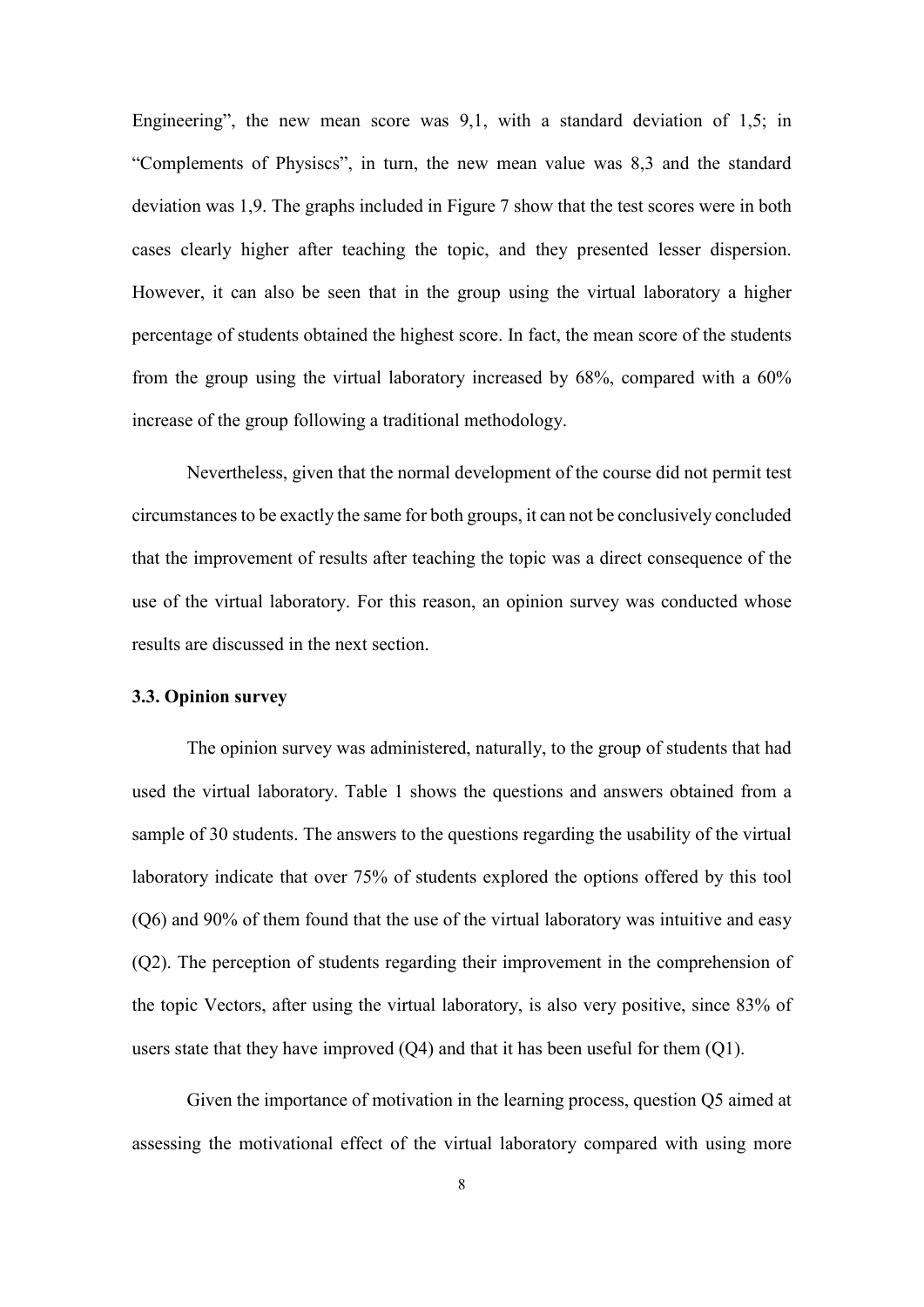traditional materials such as notes, handouts, slides, and the like. Figure 8a shows the percentage of students answering this question at each of the five possible levels. It can be observed that a very high percentage (83%) of students found the use of the virtual laboratory more motivating, whereas 17% of students either did not find it more motivating at all (7%) or did not find any difference (10%). Question 7 is concerned with the general assessment of the laboratory. As can be seen in Figure 8b, assessment by the students is very positive, since 90% of them either agreed or totally agreed with the statement that it is good.

#### **4. Conclusions**

This work presents a virtual laboratory designed to help learners to strengthen their knowledge and understanding of vectors and their properties. The use of this tool, which allows students to introduce different vectors, visualize their 3D representation and operate with them, provides a simple and comprehensive approach to vector calculus. The satisfaction survey showed a high degree of motivation on the part of the students who used this tool, which was reflected in a significative increase in the percentage of students obtaining higher marks in the test.

#### **Acknowledgements**

The authors would like to thank the *Instituto de Ciencias de la Educación* (Institute of Education Sciences) at the *Universitat Politècnica de València* (UPV) for its support to the teaching innovation groups MoMa and e-MACAFI and for providing financial aid to the PIME B24 teaching innovation project.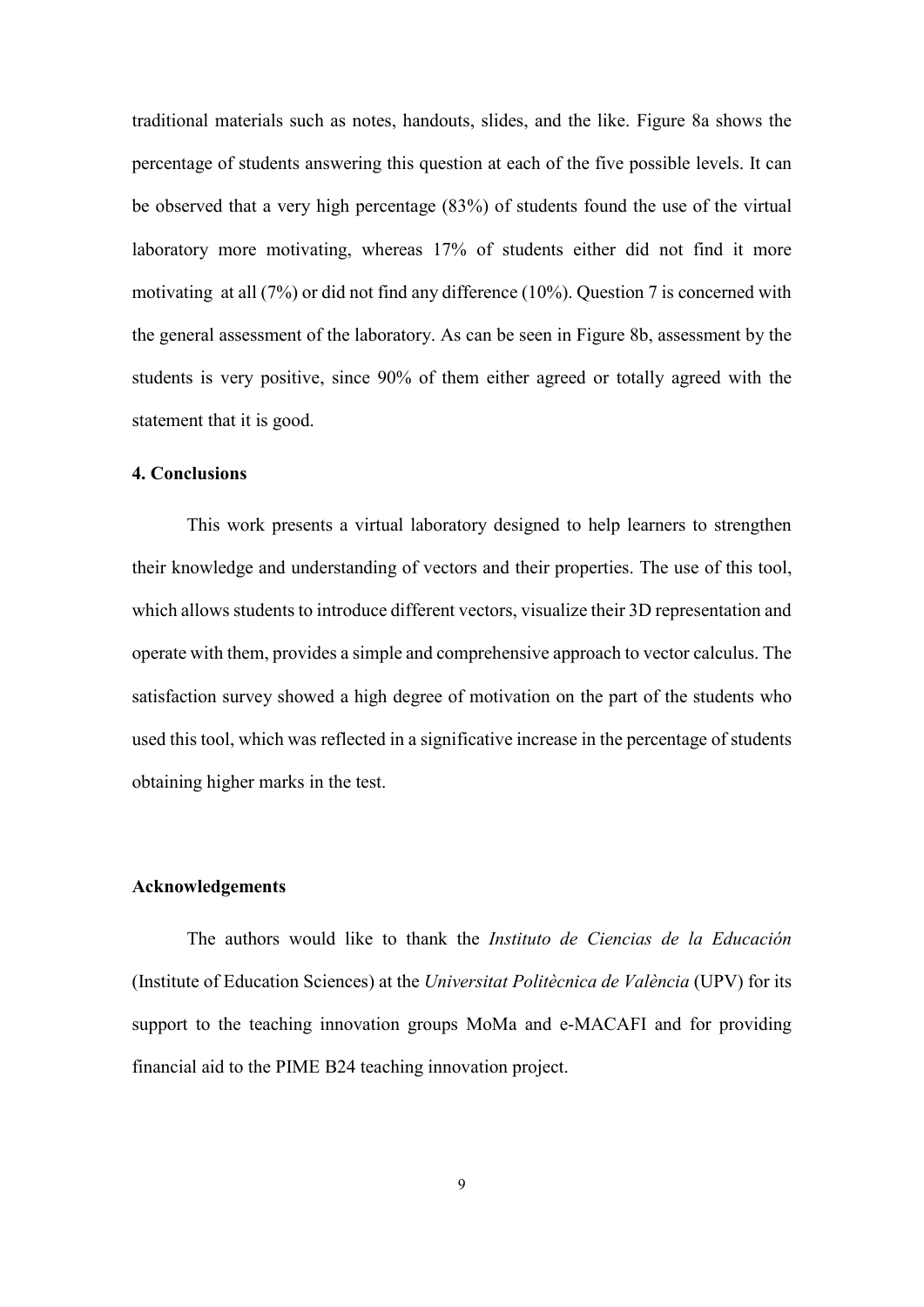## **References**

[1] A. Vidaurre, J. Riera, M.H. Giménez, and J.A. Monsoriu, Contribution of digital simulation in visualizing physics processes, *Comput. Appl. Eng. Educ.,* Vol. 10, 2002, pp. 45-49.

[2] C. Depcik and D.N. Assanis, "Graphical user interfaces in an engineering educational environment," *Comput. Appl. Eng. Educ.* Vol. 13, 2005, pp. 48-59.

[3] A. Jimoyiannis and V. Komis, Computer simulations in physics teaching and learning, *Comput. Educ.*, Vol. 36, 2001, pp. 183-204.

[4] F. Esquembre, Computers in physics education, *Comput. Phys. Commun.*, Vol. 147, 2002, pp. 13-18.

[5] R.N. Steinberg, Computers in teaching science: To simulate or not to simulate, *Am. J. Phys.,* Vol. 68, 2000, S37-S41.

[6] M.H. Giménez, I. Salinas, and J. A. Monsoriu, Visualizador de operaciones con vectores (español/valencià/english), 2017,<http://hdl.handle.net/10251/84650> Accesed 1 February, 2019.

[7] P.A. Tipler and G. Mosca, *Physics for scientists and engineers*, New York, NY, USA: W.H. Freeman, cop., 2008.

[8] R. Nave, HyperPhysics, 2016, <http://hyperphysics.phy-astr.gsu.edu/hbase/hph.html> Accesed 1 February, 2019.

[9] F. Esquembre, Easy Java Simulations: a software tood to create scientific simulations in Java", *Comput. Phys. Commun*, Vol. 156, 2004, pp. 199-204.

10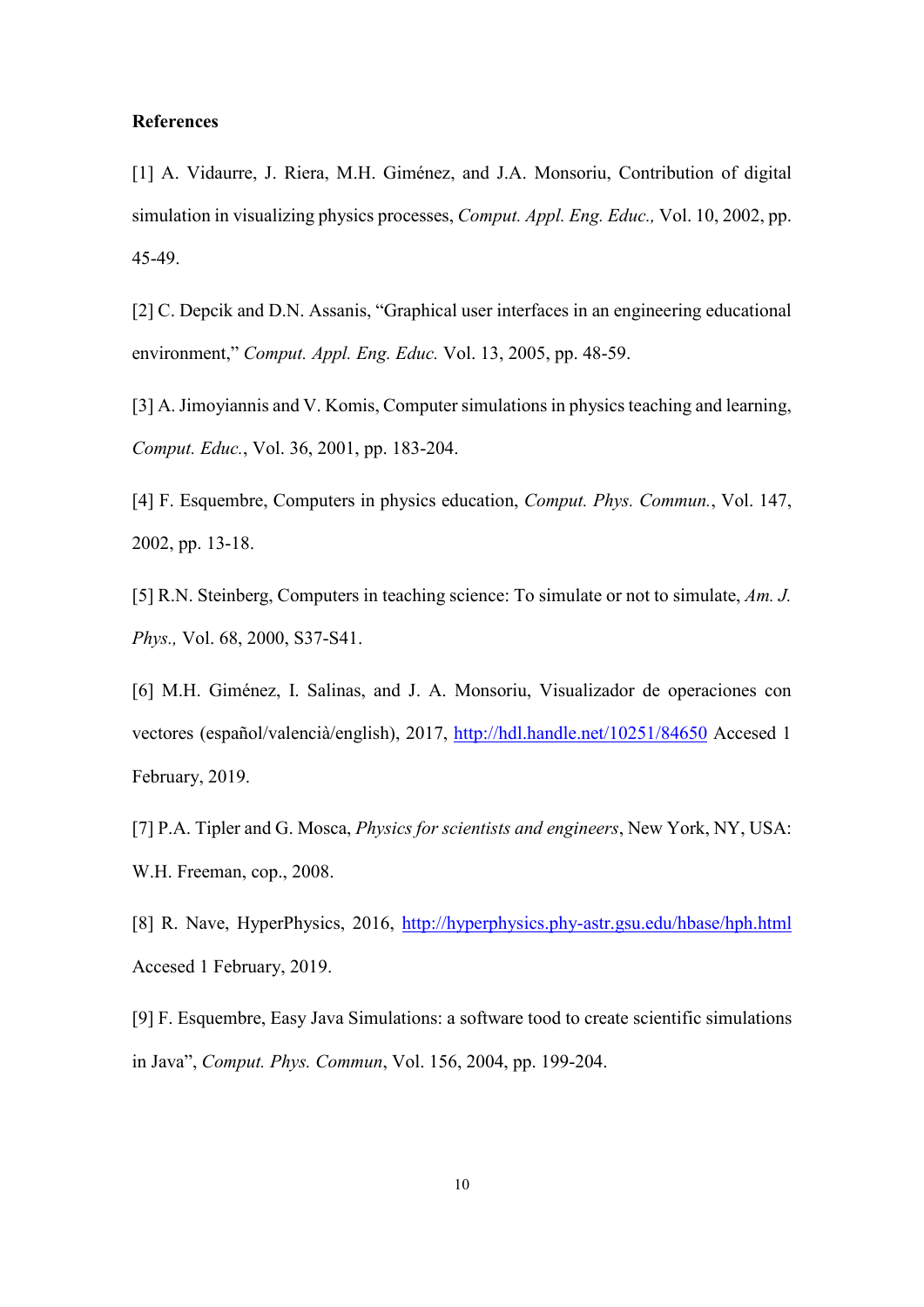[10] W. Christian and M. Belleni, *Physlets: Teaching physics with interactive curricular material*, Upper Saddle River, NJ, USA: Prentice Hall, 2001.

[11] D. Marsh, *Content and Language Integrated Learning (CLIL). Development Trajectory*, University of Córdoba, 2012.

[12] Complements of Physics, course description (2017) online at

[http://www.upv.es/titulaciones/GIM/menu\\_1015238i.html](http://www.upv.es/titulaciones/GIM/menu_1015238i.html) Accesed 1 February, 2019.

[13] Basic Physics for Engineering, course description (2017) online at

[http://www.upv.es/titulaciones/GIEL/menu\\_1014686i.html](http://www.upv.es/titulaciones/GIEL/menu_1014686i.html) Accesed 1 February, 2019.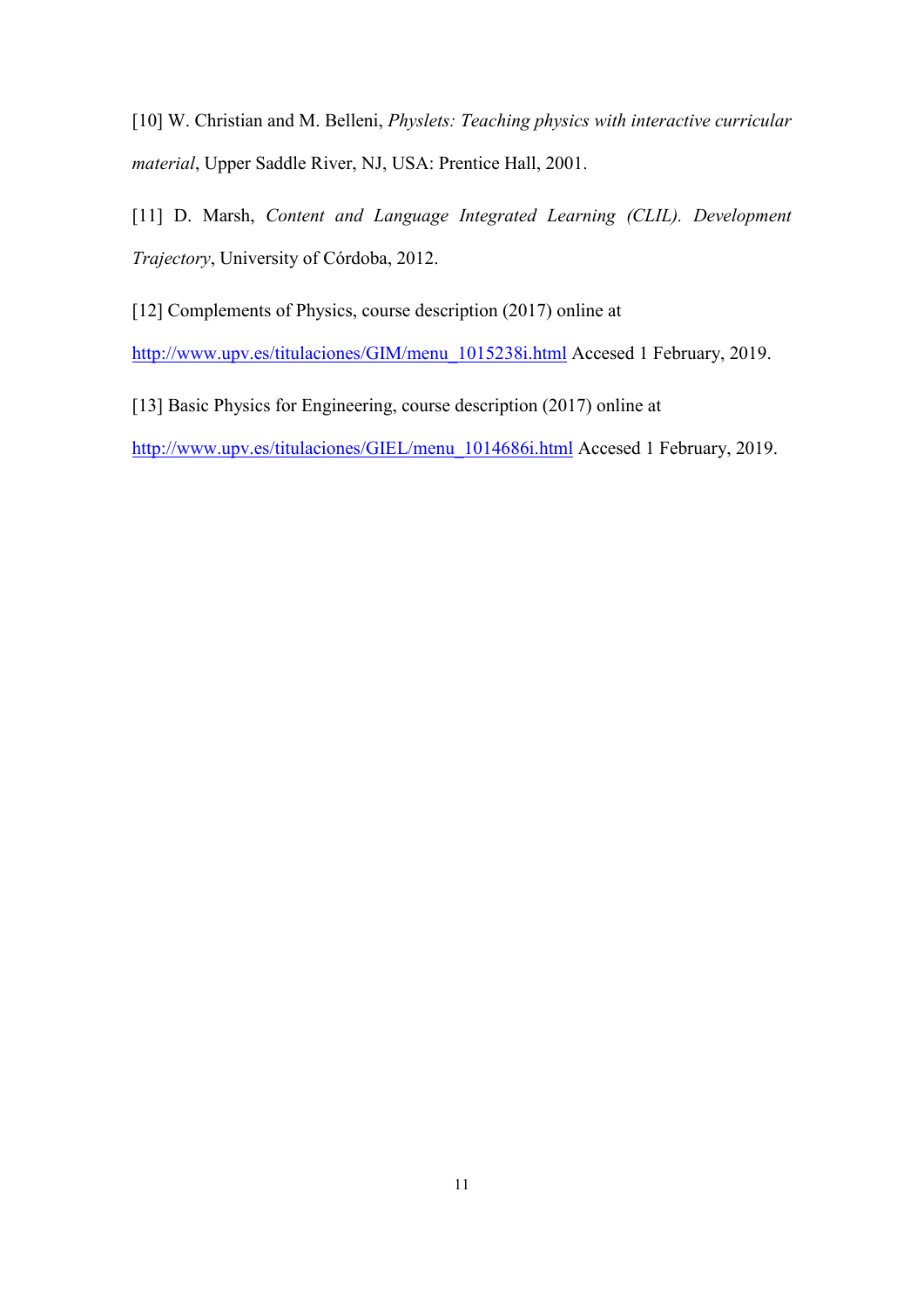| Question       |                                                                                                                                                                                    | <b>TDA   DA  </b> |                | <b>IND</b>     | $\overline{A}$ | <b>TA</b> |
|----------------|------------------------------------------------------------------------------------------------------------------------------------------------------------------------------------|-------------------|----------------|----------------|----------------|-----------|
| Q1             | The Vector Virtual Lab was useful for me.                                                                                                                                          | $\theta$          | $\overline{2}$ | 3              | 10             | 15        |
| Q2             | The use of the Vector Virtual Lab was easy<br>and intuitive for me.                                                                                                                | $\theta$          | $\theta$       | 3              | $\overline{7}$ | 20        |
| Q <sub>3</sub> | In general, my level of comprehension<br>regarding the concepts before using the<br>Vector Virtual Lab was good.                                                                   | $\theta$          | 5              | $\overline{4}$ | 14             |           |
| Q4             | My level of comprehension regarding the<br>concepts after using the Vector Virtual Lab<br>has improved as compared with my<br>previous level.                                      | $\theta$          | 3              | $\overline{2}$ | 21             | 4         |
| Q <sub>5</sub> | It is more motivating for me to study the<br>topic vectors using the Vector Virtal Lab<br>than studying it with the material provided<br>by the teachers (notes, handouts, slides) | $\overline{2}$    | $\theta$       | 3              | 11             | 14        |
| Q <sub>6</sub> | When I have used the vector Virtual Lab, I<br>have explored many of the options it offers.                                                                                         | $\overline{0}$    | $\theta$       | 7              | 10             | 13        |
| Q7             | My general assessment<br>opinion<br>and<br>regarding the Vector Virtual<br>Lab is<br>positive.                                                                                     | $\theta$          | $\Omega$       | 3              | 10             | 17        |

# **Table 1:** Questions and results of the opinion survey.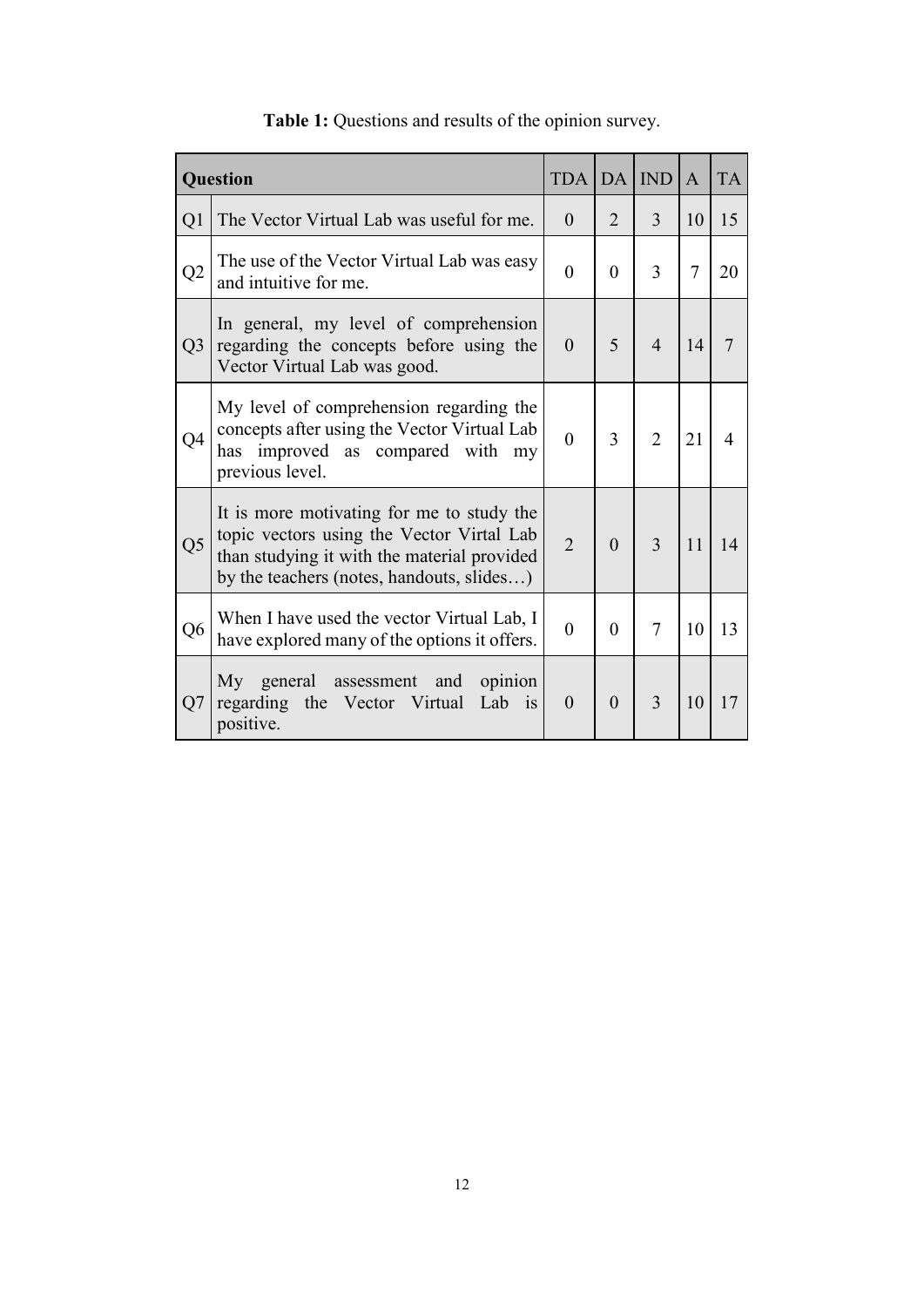

**Figure 1:** Interface of the virtual laboratory.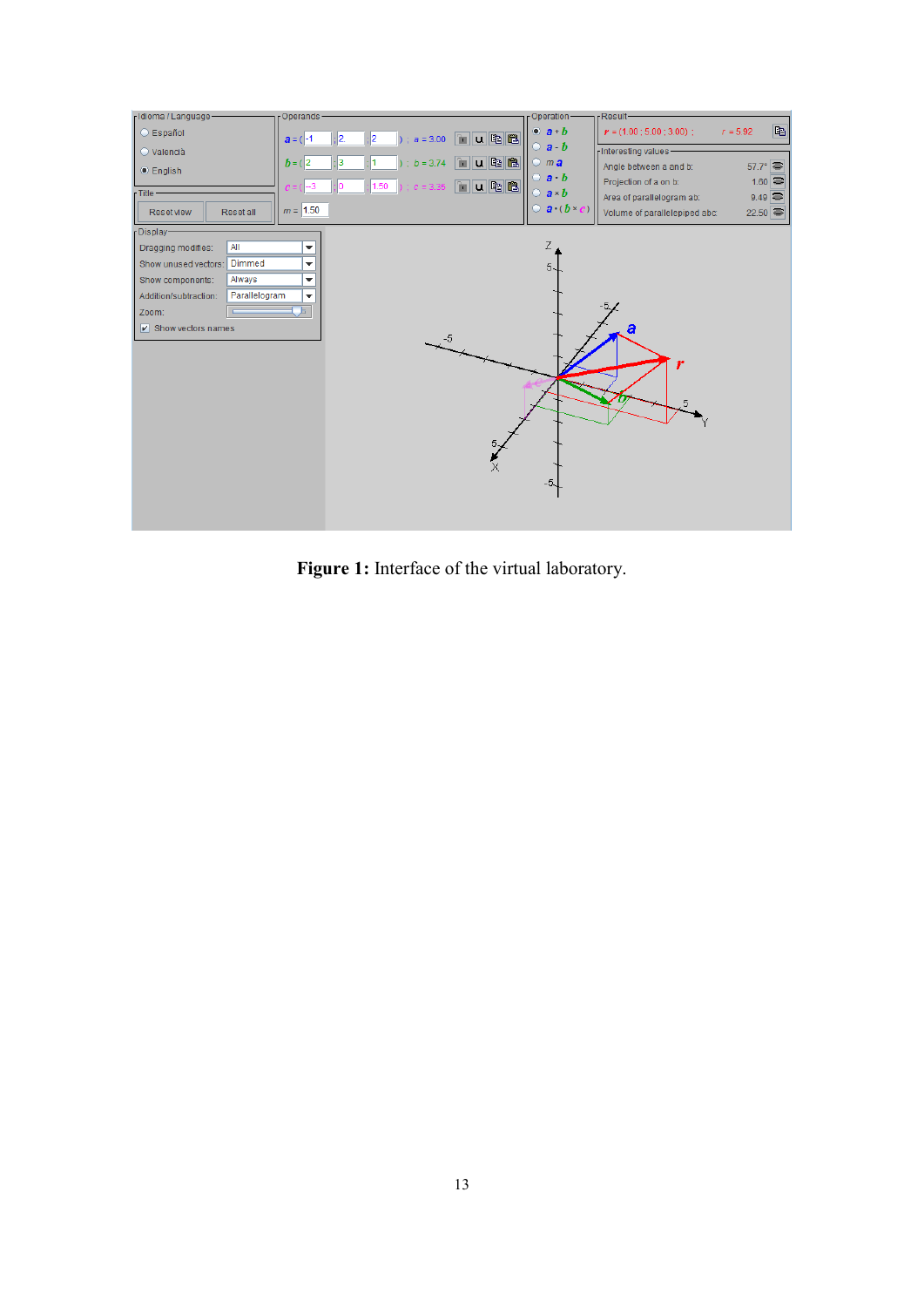

**Figure 2:** a) Detail of the "Operands" panel; b) Detail of the "Operation", "Result" and

"Interesting values" panels.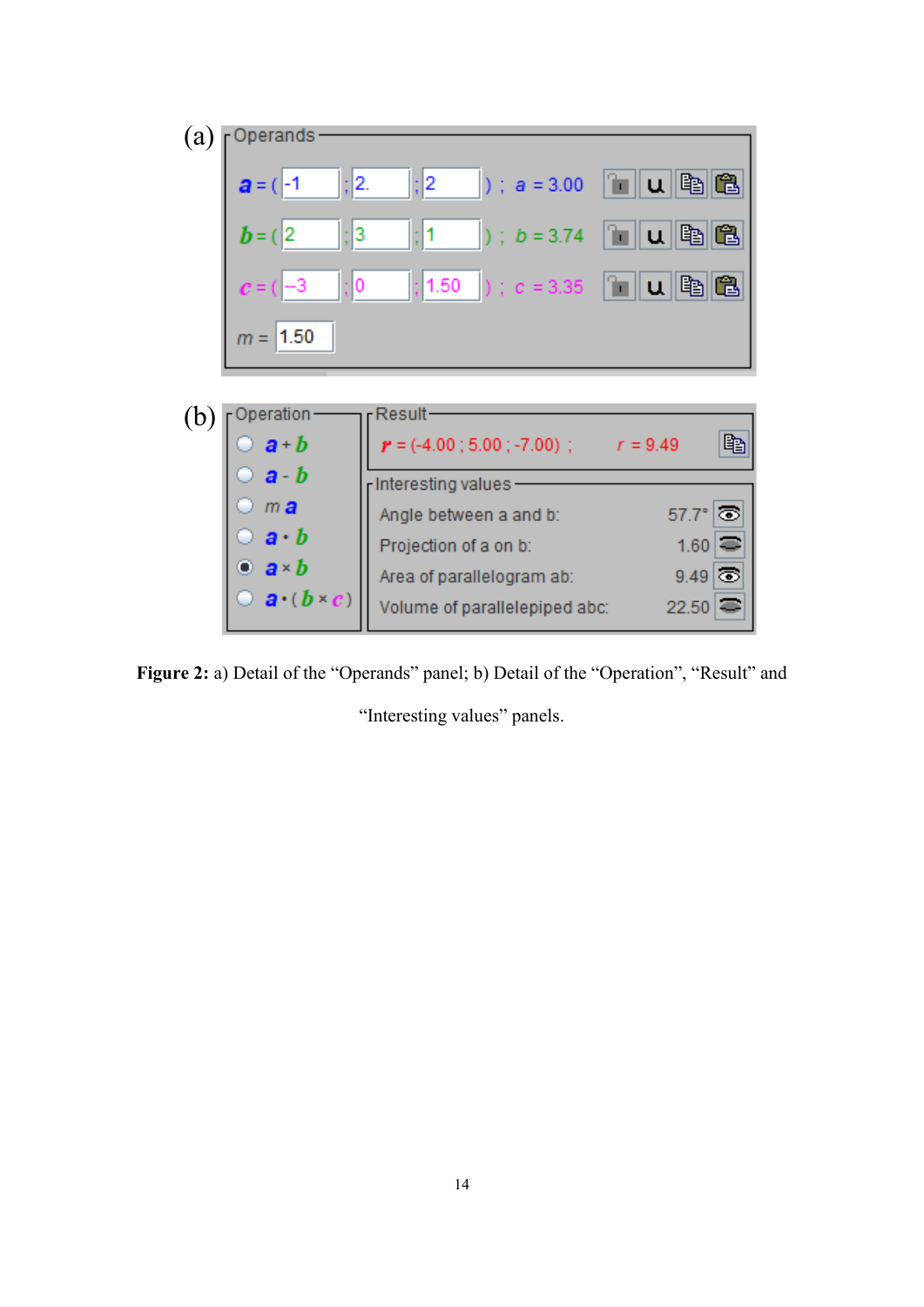

**Figure 3:** Visualization of results of operations: a) (-1;2;2)+(2;3;1); b) (-1;2;2)-(2;3;1);

c)  $(-1;2;2)\times(2;3;1)$ ; d)  $(2;3;1)\times(-1;2;2)$ .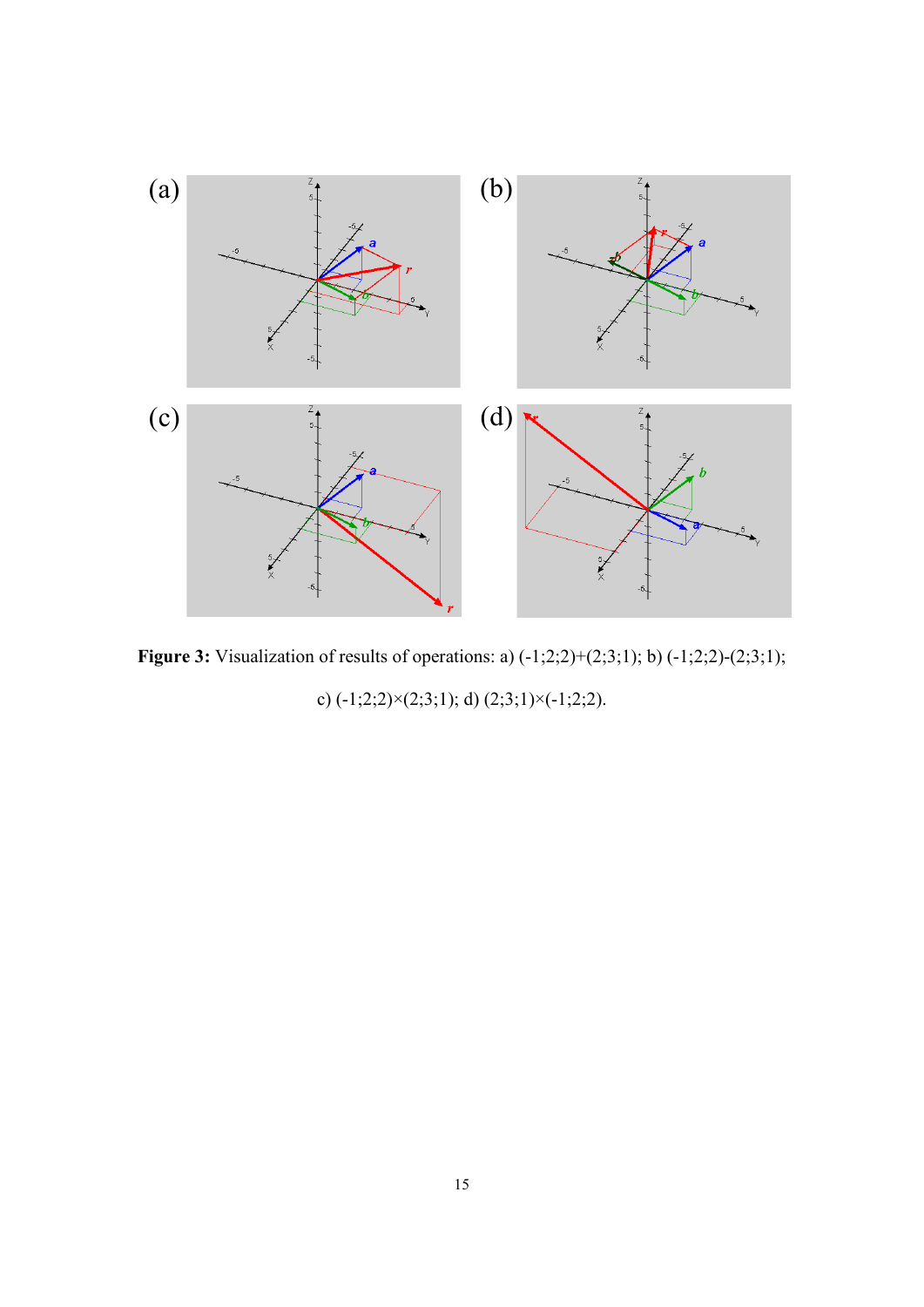

**Figure 4:** Scalar product of *a*=(-1;2;2) and *b*=(2;3;1): a) Numerical result and interesting values. b) Visualization of the projection of *a* on *b* and of the angle between the vectors.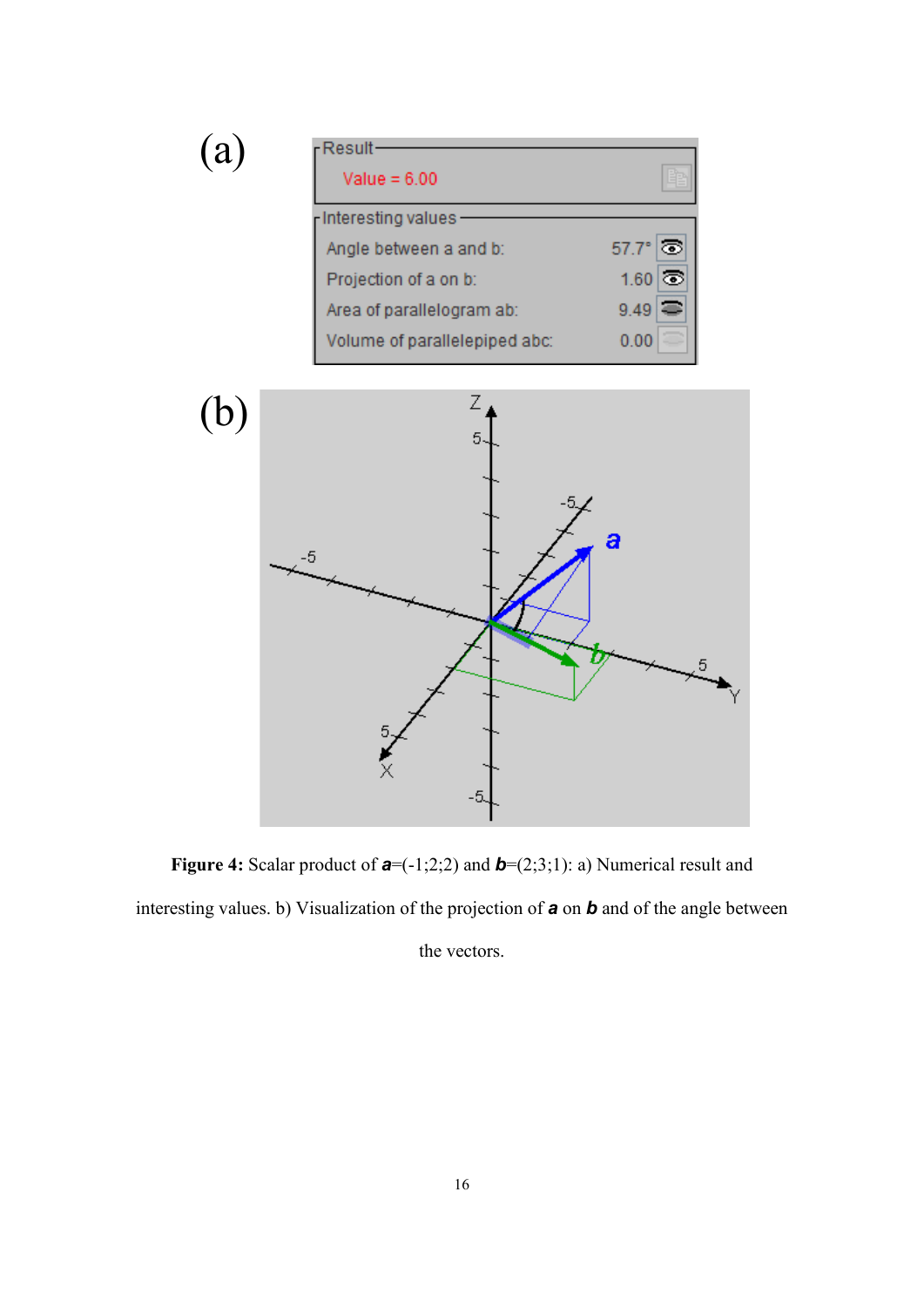

Figure 5: a) Parallelogram formed by  $a = (-1,2,2)$  and  $b = (2,3,1)$ ; b) Parallelepiped formed by *a*=(-1;2;2), *b*=(2;3;1) and *c*=(3;0;1.5).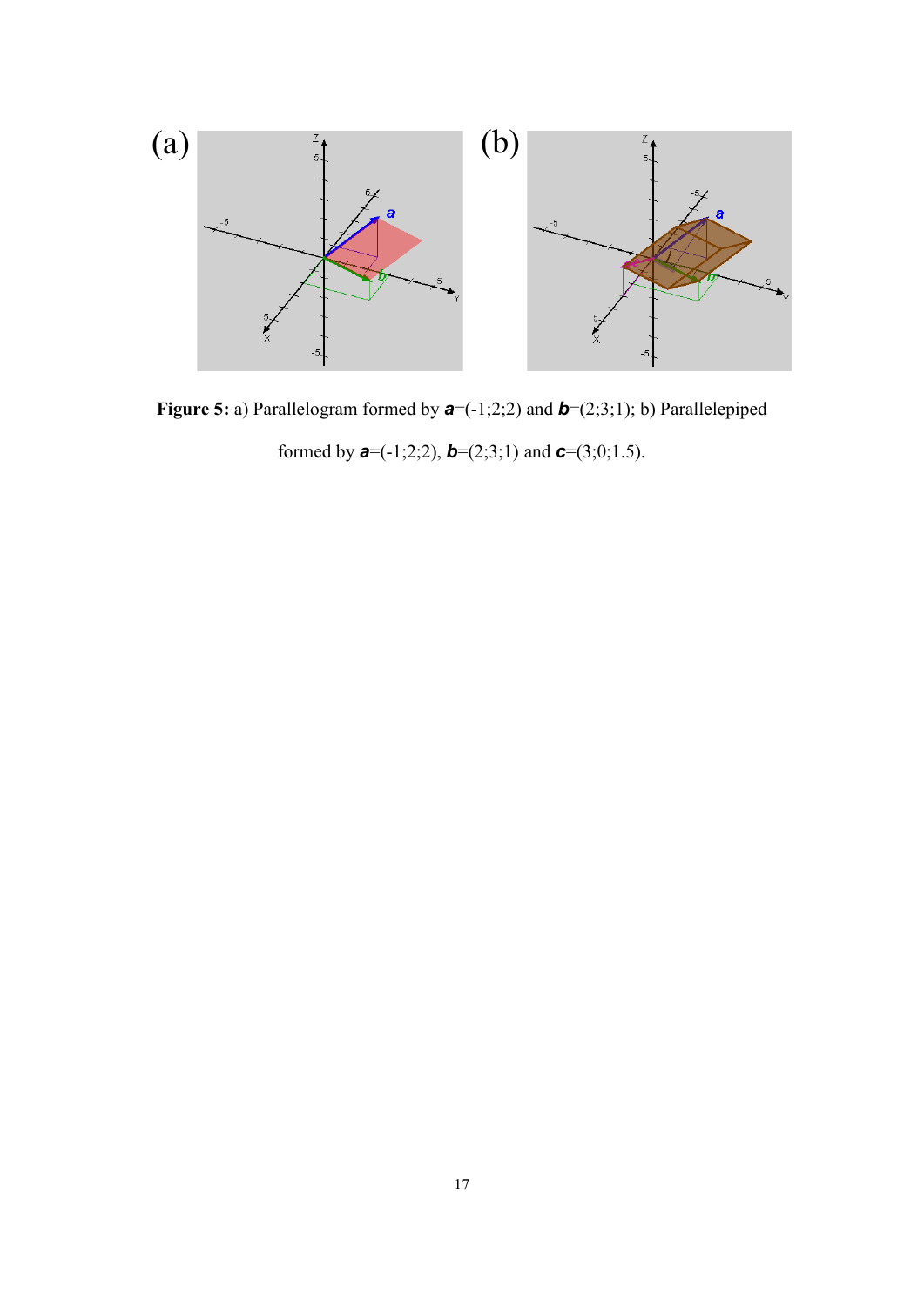

**Figure 6:** Addition of  $a = (-1,2,2)$  and  $b = (2,3,1)$ : a) parallelogram rule; b) vector

sequence.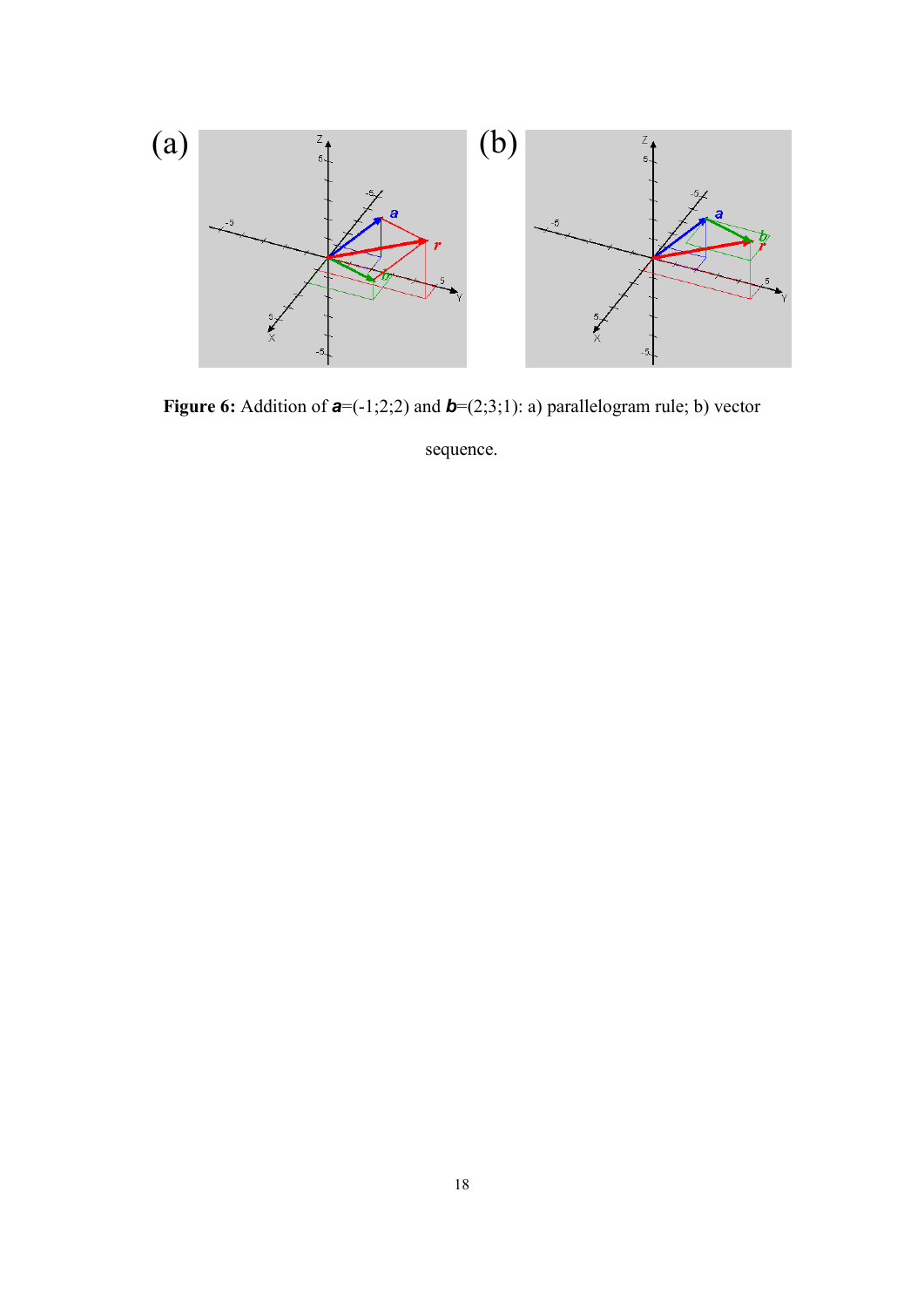**Basic Physics for Engineering** 





Figure 7: Percentage of students who have reached a score in the tests of each group,

before and after teaching the topic.